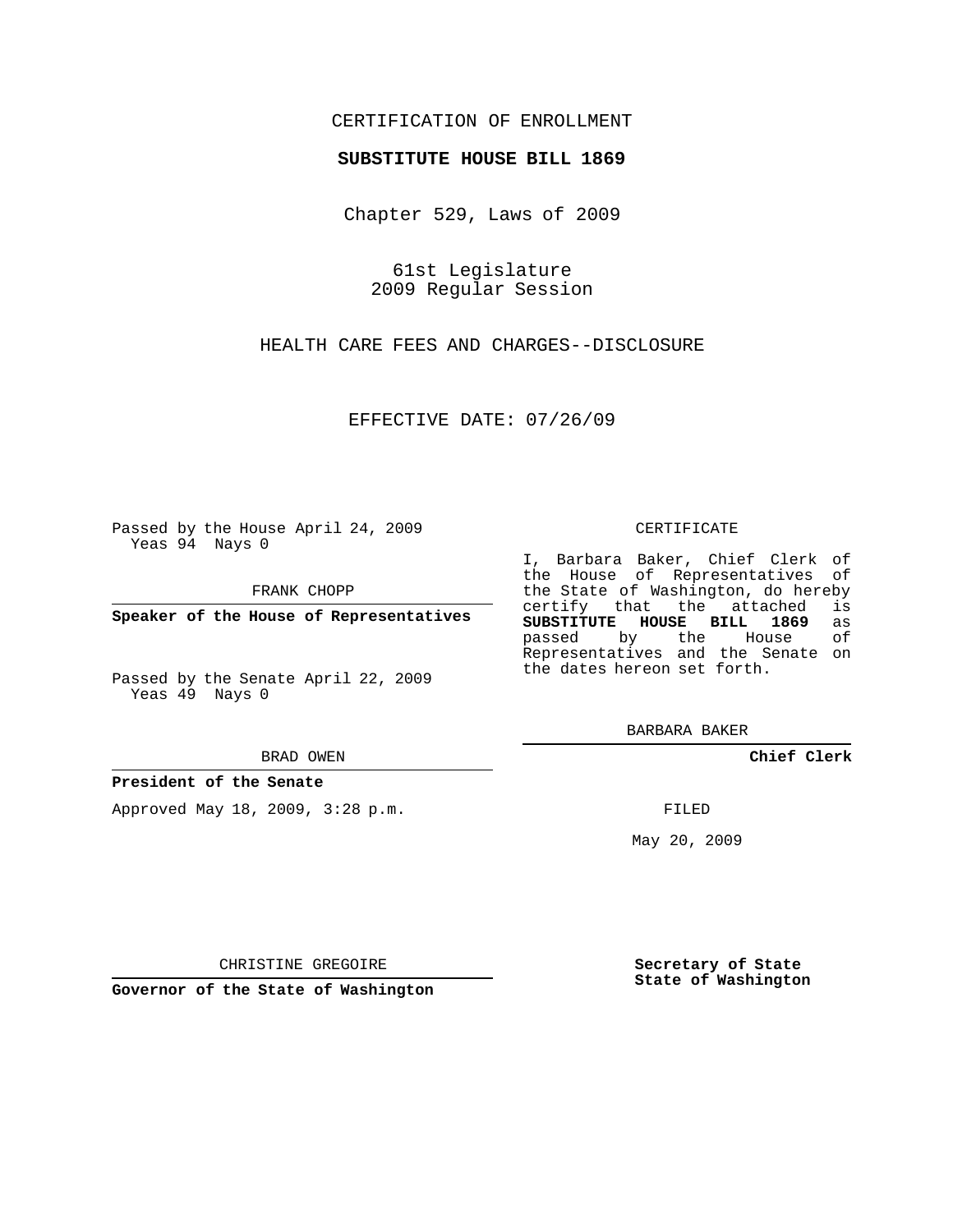# **SUBSTITUTE HOUSE BILL 1869** \_\_\_\_\_\_\_\_\_\_\_\_\_\_\_\_\_\_\_\_\_\_\_\_\_\_\_\_\_\_\_\_\_\_\_\_\_\_\_\_\_\_\_\_\_

\_\_\_\_\_\_\_\_\_\_\_\_\_\_\_\_\_\_\_\_\_\_\_\_\_\_\_\_\_\_\_\_\_\_\_\_\_\_\_\_\_\_\_\_\_

AS AMENDED BY THE SENATE

Passed Legislature - 2009 Regular Session

**State of Washington 61st Legislature 2009 Regular Session By** House Health Care & Wellness (originally sponsored by Representatives Bailey, Hinkle, Anderson, Ericksen, and Kelley)

READ FIRST TIME 02/23/09.

 AN ACT Relating to transparency of health care cost information; adding a new section to chapter 70.01 RCW; and adding a new section to chapter 70.41 RCW.

BE IT ENACTED BY THE LEGISLATURE OF THE STATE OF WASHINGTON:

 NEW SECTION. **Sec. 1.** A new section is added to chapter 70.01 RCW to read as follows:

 (1) Health care providers licensed under Title 18 RCW and health care facilities licensed under Title 70 RCW shall provide the following to a patient upon request:

 (a) An estimate of fees and charges related to a specific service, visit, or stay; and

 (b) Information regarding other types of fees or charges a patient may receive in conjunction with their visit to the provider or facility. Hospitals licensed under chapter 70.41 RCW may fulfill this requirement by providing a statement and contact information as described in RCW 70.41.400.

 (2) Providers and facilities listed in subsection (1) of this section may, after disclosing estimated charges and fees to a patient, refer the patient to the patient's insurer, if applicable, for specific